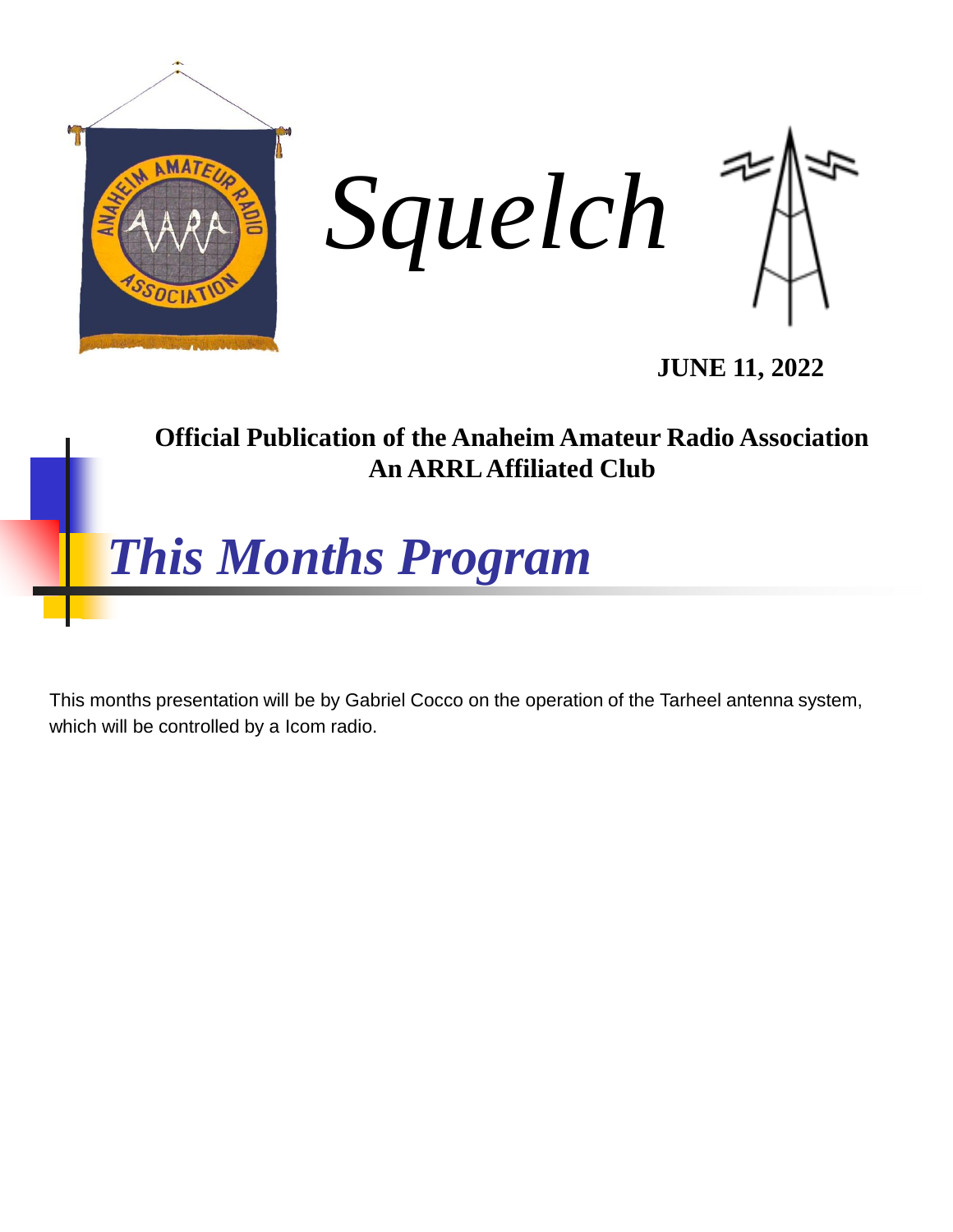# *Next Months Upcoming AARA Events*

#### **June 28: Board meeting, 6:30P**

**June 28: General Meeting, 7PM**

### *Monthly Events*

**CLUB BREAKFAST**: 8:00AM first Saturday of each month at Keno's Restaurant.

**BOARD MEETING**: 6:30PM Tues. before the General Meeting of each month (except December)

**ELMER (Mentor) WORKSHOP PROGRAM**: TBD

**MONTHLY GENERAL MEETING:** Fourth Tuesday of the Month (except December). Guest are always welcome. Starts at 7:00PM.

**Wednesday Night Net:** 7:30PM every week on the Club 2 meter repeaters.

| <b>JUNE 2022</b> |   |       |                      |          |   |   |
|------------------|---|-------|----------------------|----------|---|---|
| S                |   |       |                      |          | F | S |
|                  |   |       |                      | 2        | з |   |
| 5                | 6 | l 7 I | 8                    | 9  10 11 |   |   |
|                  |   |       | 12 13 14 15 16 17 18 |          |   |   |
|                  |   |       | 19 20 21 22 23 24 25 |          |   |   |
|                  |   |       | 26 27 28 29 30       |          |   |   |
|                  |   |       |                      |          |   |   |



**Keno's Restaurant 2661 W. La Palma Ave Anaheim, CA 92801**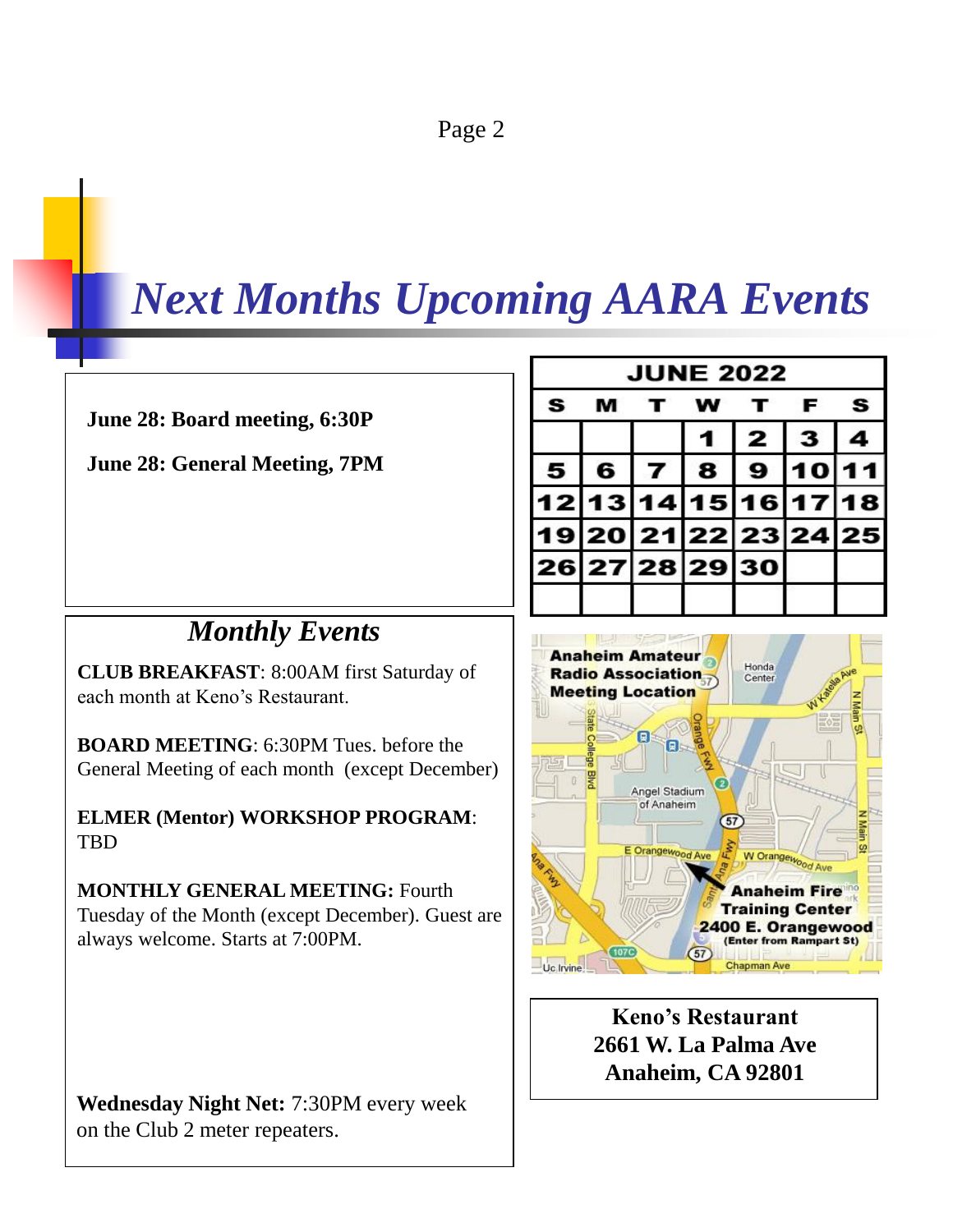

## *Please Support our Sponsors*



**(714) 890-4001**

**Mon.-Fri. 9 A.M. - 6 P.M. 6401 WESTMINSTER BLVD. Sat.10 A.M. – 5 P.M. WESTMINSTER, CA 92683 FAX (714) 892-6175 WWW.JKELECTRONICS.COM**

### **Ham Radio**

**Outlet** 

933 N. Euclid Street Anaheim, CA 92801 (714) 533-7373 (800)854-6046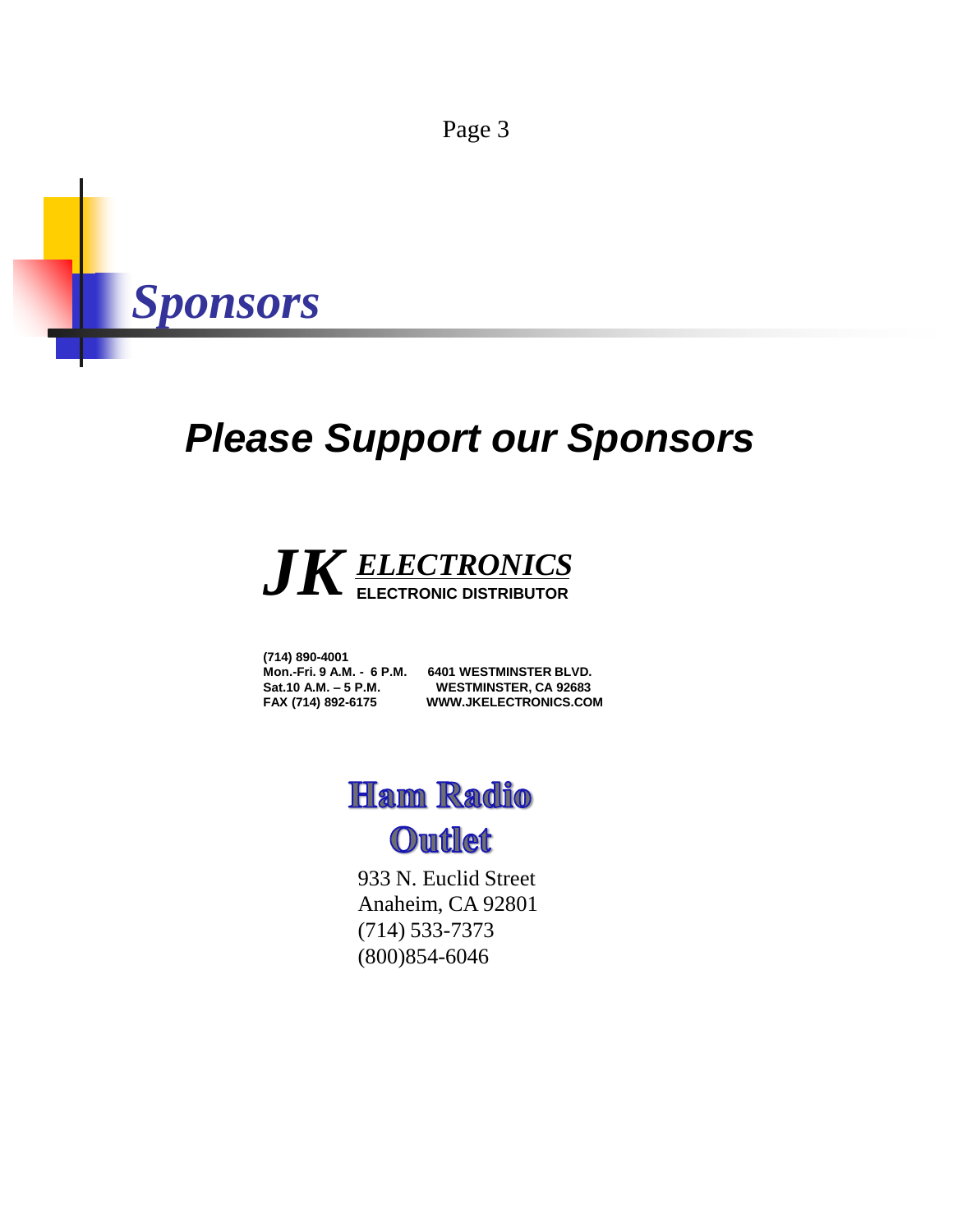

#### *Anaheim Amateur Radio Association Post Office Box 5031 Anaheim, CA 92814-0242*

#### *AARA Club Officers and Volunteers*

**President:** D. McLaughlin, KI6IPH **Technical:** Vacant **Vice President: TBD Historian:** Vacant **Secretary: TBD Squelch Editor:** D. McLaughlin, KI6IPH **Treasure: TBD Refreshments:** Jim Edds, KA6G **Director:** Jim Edds, KA6G **Web Masters:** Rochelle Cocco **Membership:** TBD

*Club Call - K6SYU Visit our Web Site at: http://www.aara.org*